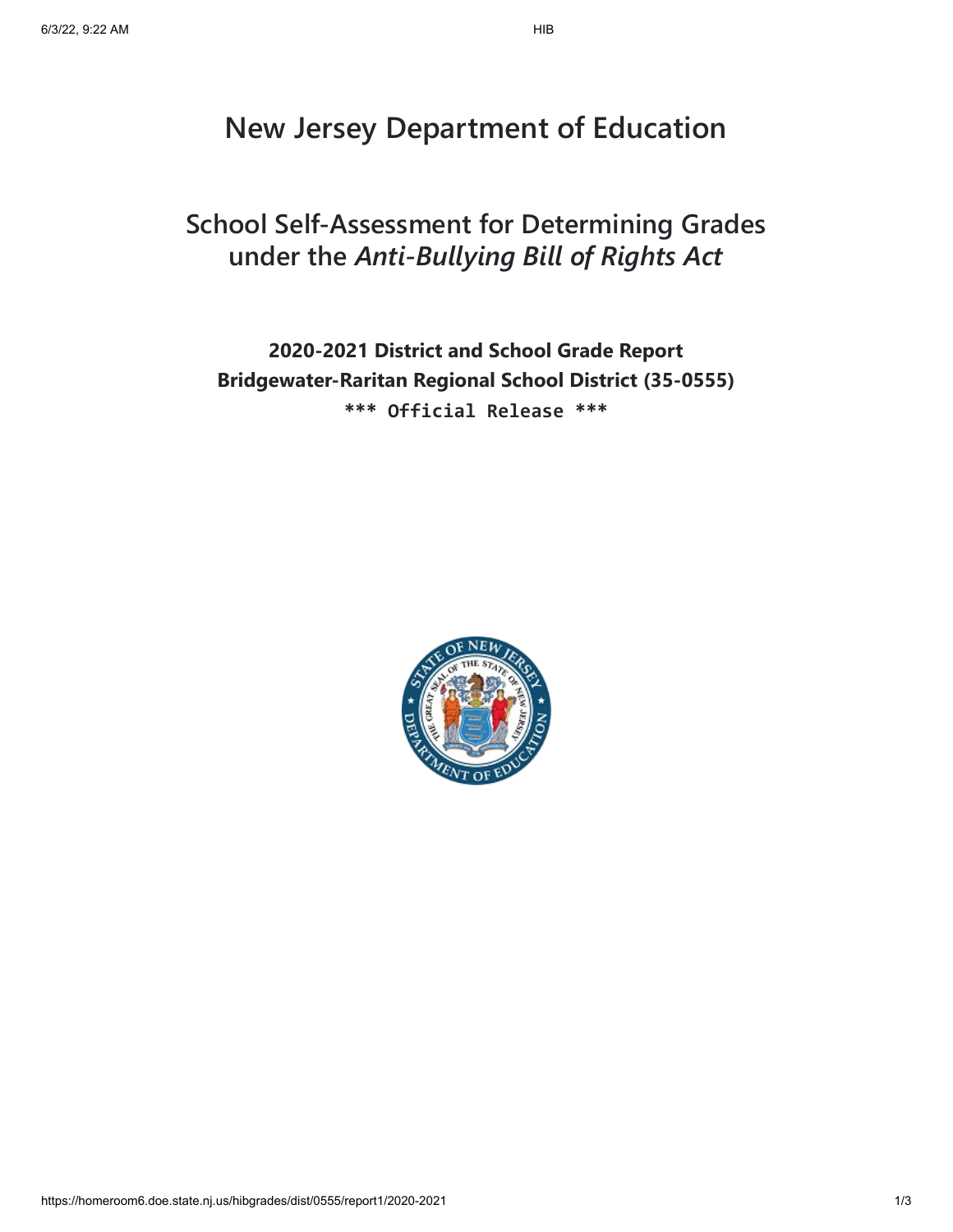## **District and School Grade Report**

## **2020-2021**

|  |  |  | *** Official Release *** |  |
|--|--|--|--------------------------|--|
|--|--|--|--------------------------|--|

#### **\*\*\* Official Release \*\*\***

**District Grade: 76**

| <b>HIB</b><br>Programs,<br><b>Approaches</b><br>or Other<br><b>Initiatives</b><br>$(MAX=15)$ | <b>Training on</b><br>the<br><b>BOE-Approved</b><br><b>HIB Policy</b><br>$(MAX=9)$ | <b>Other Staff</b><br><b>Instruction</b><br>and<br><b>Training</b><br><b>Programs</b><br>$(MAX=15)$ | <b>Curriculum</b><br>and<br><b>Instruction</b><br>on HIB and<br><b>Related</b><br><b>Information</b><br>and Skills<br>$(MAX=6)$ | <b>HIB</b><br><b>Personnel</b><br>$(MAX=9)$ | <b>School-Level</b><br><b>HIB Incident</b><br><b>Reporting</b><br><b>Procedure</b><br>$(MAX=6)$ | <b>HIB</b><br>Investigation<br><b>Procedure</b><br>$(MAX=12)$ | <b>HIB</b><br><b>Reporting</b><br>$(MAX=6)$ | <b>School</b><br>Grade<br>$(MAX=78)$ |
|----------------------------------------------------------------------------------------------|------------------------------------------------------------------------------------|-----------------------------------------------------------------------------------------------------|---------------------------------------------------------------------------------------------------------------------------------|---------------------------------------------|-------------------------------------------------------------------------------------------------|---------------------------------------------------------------|---------------------------------------------|--------------------------------------|
| <b>Bridgewater-Raritan High School (005)</b>                                                 |                                                                                    |                                                                                                     |                                                                                                                                 |                                             |                                                                                                 |                                                               |                                             |                                      |
| 15                                                                                           | 8                                                                                  | 15                                                                                                  | $\overline{3}$                                                                                                                  | $\overline{9}$                              | 6                                                                                               | 12                                                            | 6                                           | 74                                   |
| <b>Bridgewater-Raritan Middle School (010)</b>                                               |                                                                                    |                                                                                                     |                                                                                                                                 |                                             |                                                                                                 |                                                               |                                             |                                      |
| 15                                                                                           | 9                                                                                  | 15                                                                                                  | 6                                                                                                                               | 9                                           | 6                                                                                               | 12                                                            | 6                                           | 78                                   |
|                                                                                              | <b>Adamsville Primary School (030)</b>                                             |                                                                                                     |                                                                                                                                 |                                             |                                                                                                 |                                                               |                                             |                                      |
| 14                                                                                           | $\overline{7}$                                                                     | 13                                                                                                  | 5                                                                                                                               | 8                                           | 5                                                                                               | 12                                                            | 5                                           | 69                                   |
| <b>Bradley Gardens Primary School (040)</b>                                                  |                                                                                    |                                                                                                     |                                                                                                                                 |                                             |                                                                                                 |                                                               |                                             |                                      |
| 15                                                                                           | 8                                                                                  | 15                                                                                                  | 6                                                                                                                               | 9                                           | 6                                                                                               | 12                                                            | 6                                           | 77                                   |
| <b>Crim Primary School (045)</b>                                                             |                                                                                    |                                                                                                     |                                                                                                                                 |                                             |                                                                                                 |                                                               |                                             |                                      |
| 15                                                                                           | 9                                                                                  | 15                                                                                                  | 6                                                                                                                               | 9                                           | 6                                                                                               | 12                                                            | 6                                           | 78                                   |
| Eisenhower Intermediate School (048)                                                         |                                                                                    |                                                                                                     |                                                                                                                                 |                                             |                                                                                                 |                                                               |                                             |                                      |
| 15                                                                                           | 8                                                                                  | 15                                                                                                  | 6                                                                                                                               | 9                                           | 6                                                                                               | 12                                                            | 6                                           | 77                                   |
| <b>Hamilton Primary School (063)</b>                                                         |                                                                                    |                                                                                                     |                                                                                                                                 |                                             |                                                                                                 |                                                               |                                             |                                      |
| 15                                                                                           | $\overline{7}$                                                                     | 11                                                                                                  | 6                                                                                                                               | 9                                           | 6                                                                                               | 12                                                            | 6                                           | 72                                   |